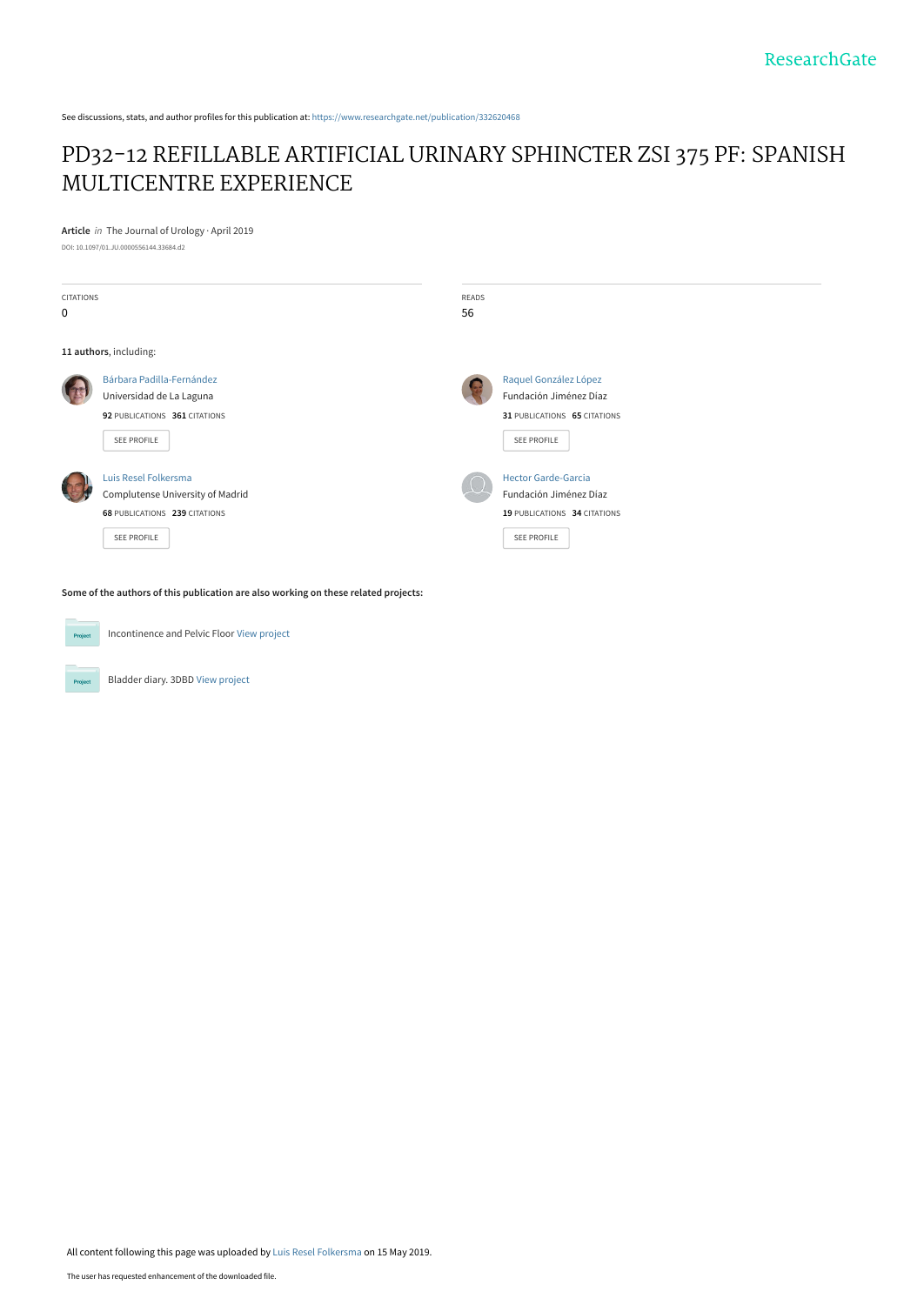## **PD32-12 REFILLABLE ARTIFICIAL URINARY SPHINCTER ZSI 375 PF: SPANISH MULTICENTRE EXPERIENCE.[Miscellaneous]**

| <b>Accession Number:</b> | 00076734-201904001-01247.                                                                                                                                                                                                                                                                            |  |  |
|--------------------------|------------------------------------------------------------------------------------------------------------------------------------------------------------------------------------------------------------------------------------------------------------------------------------------------------|--|--|
| Author:                  | Padilla-Fernandez*, Barbara; Gonzalez-Lopez, Raquel; Resel-<br>Folkersma, Luis; Madurga-Patuel, Blanca; Garde-Garcia, Hector;<br>Hernandez-Hernandez, David; Fernanda Lorenzo-Gomez, Maria;<br>Concepcion-Masip, Tomas; Moreno-Sierra, Jesus; Gonzalez-Enguita,<br>Carmen; Castro-Diaz, David Manuel |  |  |
| Institution:             | San Cristobal de La Laguna, Spain;<br>Madrid, Spain;<br>Cadiz, Spain;<br>Madrid, Spain;<br>San Cristobal de La Laguna, Spain;<br>Salamanca, Spain;<br>San Cristobal de La Laguna, Spain;<br>Madrid, Spain;<br>San Cristobal de La Laguna, Spain                                                      |  |  |
| Title:                   | PD32-12 REFILLABLE ARTIFICIAL URINARY SPHINCTER ZSI 375 PF:<br>SPANISH MULTICENTRE EXPERIENCE.[Miscellaneous]                                                                                                                                                                                        |  |  |
| Source:                  | Journal of Urology. 201 (Supplement 1):e576, April 2019.                                                                                                                                                                                                                                             |  |  |
| Abstract:                | <b>INTRODUCTION AND OBJECTIVES:</b> Objective: to report the<br>experience in 4 tertiary hospitals with the pre-connected, pre-filled<br>and refillable artificial urinary sphincter (AUS) ZSI 375 PF (Zephyr<br>Surgical Implants, Geneva, CH).                                                     |  |  |
|                          | METHODS: Retrospective, nonrandomised, multicentre study. From<br>December 2015 to June 2018, 28 male patients (PTS) underwent<br>device implantation.                                                                                                                                               |  |  |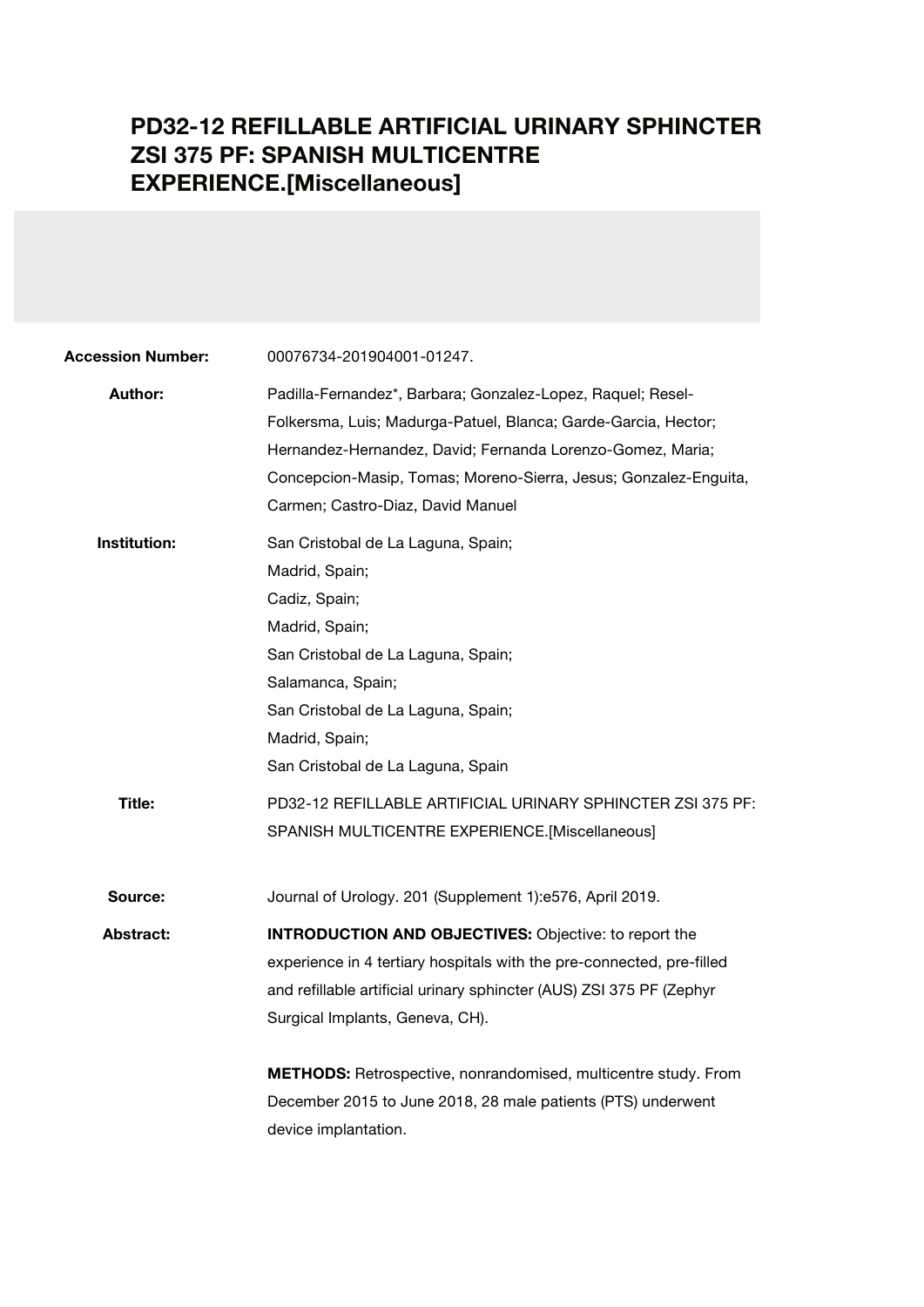Success rate definitions: dry (<=1 pad/day), improved (>=2 pads/day), failed. Data collection of clinical chart and clinical interview and exploration of the PTS was performed and introduced inan Excel calculation worksheet. Statistical analysis was done through G-stat 2.0.

**RESULTS:** Median age: 72 years (range 56-83). Initial surgery: 14 open radical prostatectomies (RP) (50%), 8 laparoscopic RP (28.6%), 3 robot-assisted RP (10.7%), 2 transurethral resection of the prostate (7.1%). 1 open adenomectomy (3.6%). External radiation therapy (ERT) was performed in 16 PTS (and HIFU in one patient). Previous anti-UI surgeries: 3 AMS-800(TM), 2 Virtue(TM), 2 botulinum toxin and 1 Urolastic(TM); 1 patient had first an Advance(TM) and a Flow-Secure(TM) after. Previous cervicotomy in 10 PTS (twice in one patient). Prior history of recurrent urinary tract infections (RUTI) in 4 PTS.

Median pad test: 1200 g. Urodynamic study: UI 100%, overactive bladder 17.4%, detrusor underactivity during voiding 10.7%. No intraoperative complications.

Hospital stay: 1-3 days. The device was activated 50 days after surgery on average. Refill was performed in 12 PTS (1-3 times each), median volume 0.4 ml. Nine of these PTS have received ERT (including the patient after HIFU, 75%).

Continence rate: 19 PTS dry (67.9%), 7 PTS improved (25%), 2 PTS failed (AUS explantation) (7.1%). Seven PTS with persistent urinary incontinence had prior ERT (p=0.1359) and 3 had prior anti-UI surgeries (p=0.4834).

Complications: Erosion with explantation in 2 PTS with prior RUTI and cervicotomy (Clavien-Dindo IIIb) (7.1%); one patient had prior ERT. Postoperative hydrocele in 1 patient, managed conservatively (Clavien-Dindo I) (3.6%). Another patient required catheterization 48 hours after hospital discharge and cuff opening required surgical exploration (Clavien-Dindo IIIa) (3.6%).